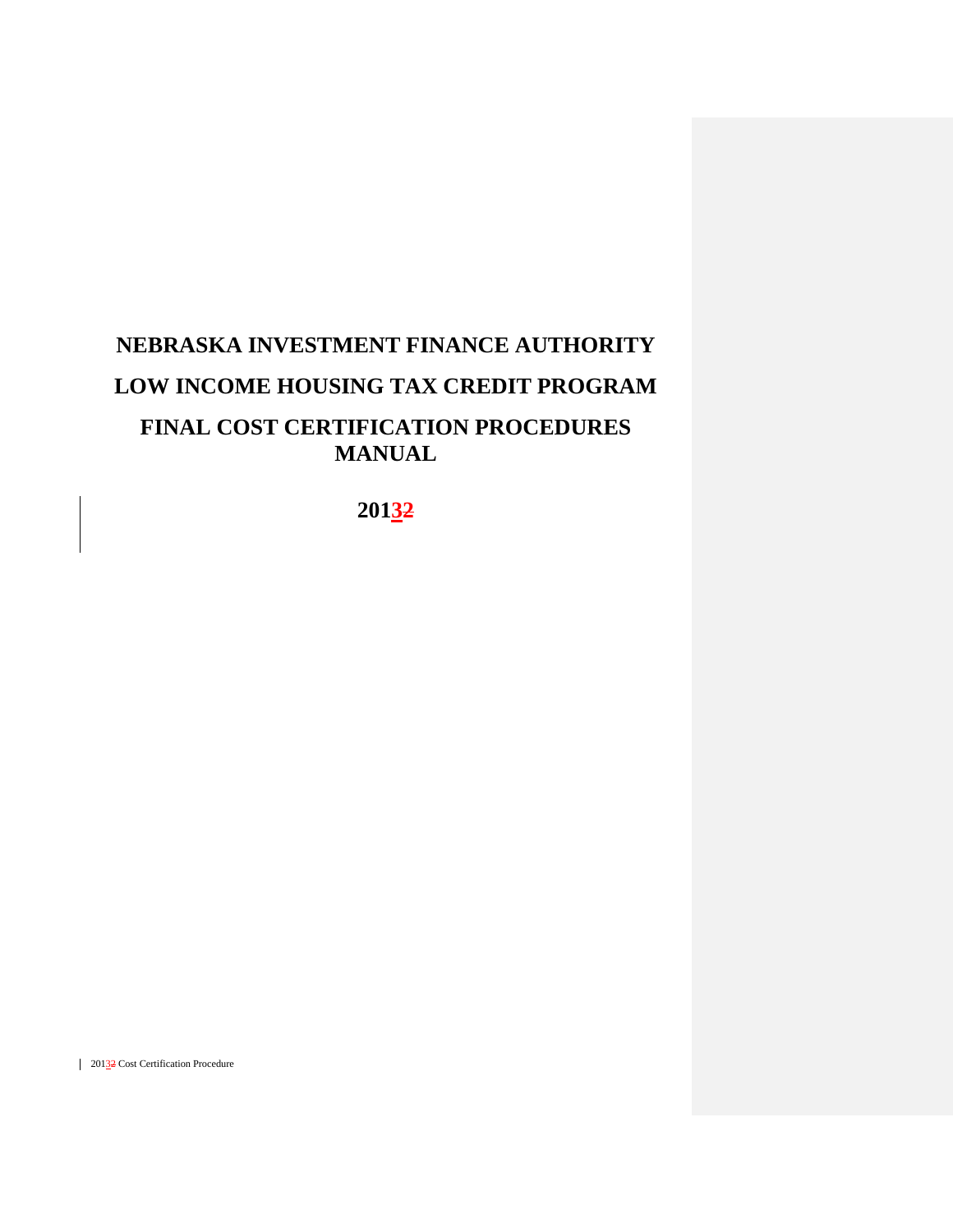# **20132 FINAL COST CERTIFICATION PROCEDURES MANUAL**

Nebraska Investment Finance Authority ("NIFA") Low Income Housing Tax Credit ("LIHTC") Cost Certification Procedures Manual (this "Manual") sets forth criteria and documentation required for requesting IRS Form 8609(s).

# **SECTION 1.1 QUALIFYING FOR FINAL ALLOCATION OF LIHTC—IRS FORM 8609**

An owner must notify NIFA when a development has been placed-in-service. NIFA will issue IRS Form 8609(s) contingent upon the owner submitting two copies of all documentation detailed in Section 1.2(b) of this Manual to NIFA (the "Final Cost Certification Documentation") by:

- (a) Developments Placed-in-Service During Calendar Year 20132. For developments receiving a Firm Commitment in 20132 that will be placed-in-service during the 20132 calendar year, NIFA will make an allocation of LIHTC by issuing IRS Form 8609(s) prior to the end of the 20132 calendar year. The owner must notify NIFA when the development has been placed-in-service and submit to NIFA within 60 days of the placed-in-service date but no later than December 1, 20132, the Final Cost Certification Documentation detailed in Section 1.2(b) of this Manual
- (b) Developments Placed-in-Service After Calendar Year 20132. For developments receiving a Firm Commitment during 20132 that will be placed-in-service after the end of the 20132 calendar year, the owner must submit to NIFA the Carryover Allocation Documentation as set forth in the Carryover Allocation Procedures Manual by November 1, 20132. Such developments must be placed-in-service no later than December 31, 20154. The owner must notify NIFA when the development has been placed-in-service and submit to NIFA within 60 days of the placed-in-service date but no later than December 1, 20154, the Final Cost Certification Documentation detailed in Section 1.2(b) of this manual.

# **SECTION 1.2 REQUIREMENTS FOR REQUESTING A FINAL ALLOCATION OF LIHTC/IRS FORM 8609**

- (a) Owners must submit **two complete copies** of the Final Cost Certification Documentation detailed in Section 1.2(b) to NIFA by the deadlines set forth in Section 1.1 of this Manual.
- (b) Upon receipt and review of the following documentation, NIFA will prepare the Land Use Restriction Agreement (LURA). Once the LURA is signed and notarized by all parties and recorded in the county in which the development is located, NIFA will issue IRS Form(s) 8609 for each building in the development:

#### **Formatted:** Font: Bold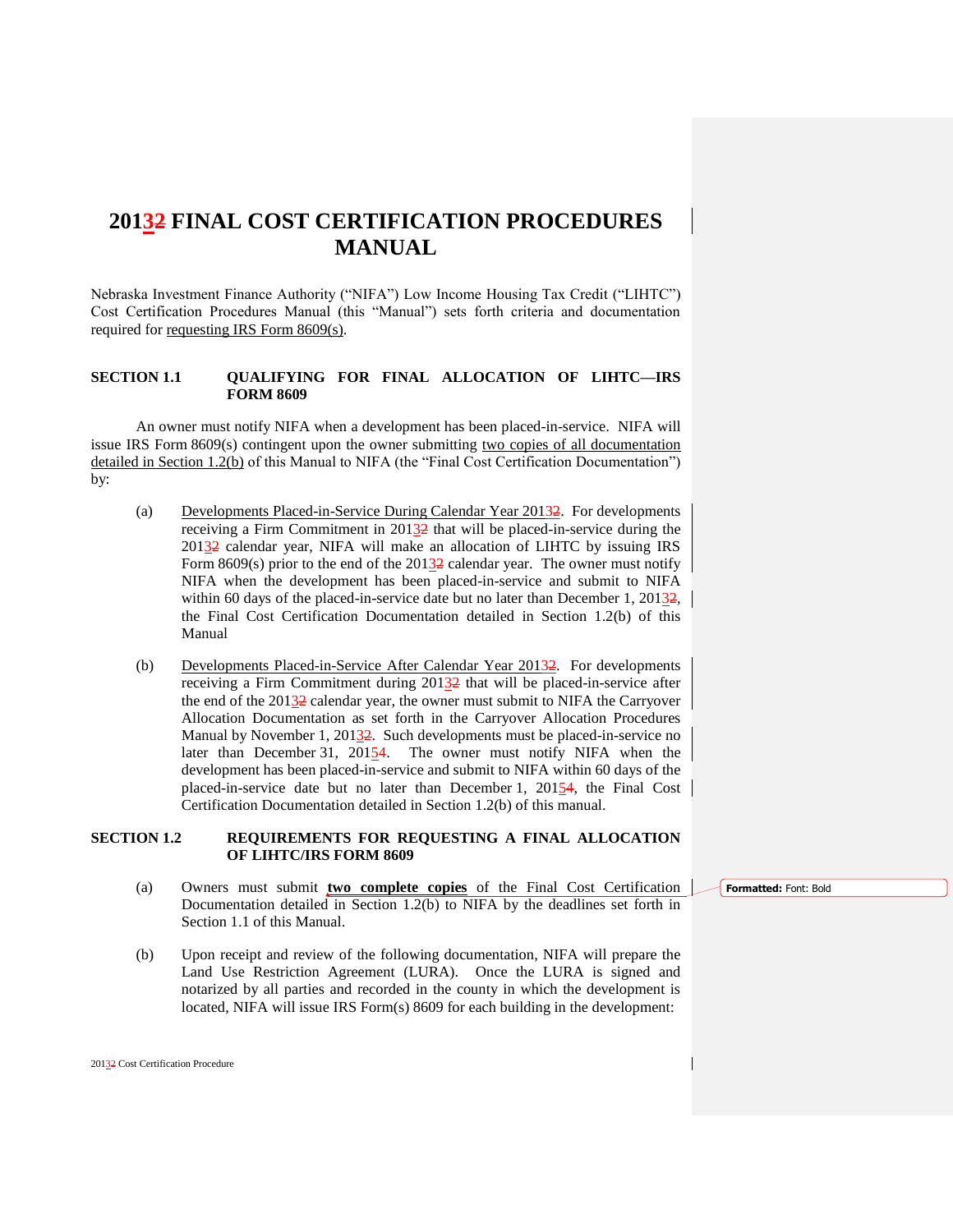- (1) Final Cost Certification in the form set forth in Exhibit A;
- (2) Individual Building Cost Certification for each building in the development that is being placed-in-service, Attachment 1 of the Final Cost Certification;
- (3) Placement in Service Acknowledgment for each building in the development that is being placed-in-service, Attachment 2 of the Final Cost Certification;
- (4) Contractors Certification from the general contractor of the development, Attachment 3 of the Final Cost Certification;
- (5) Annual development Expense and Permanent Financing Information certified by an independent, third-party certified public accountant, Attachment 4 of the Final Cost Certification;
- (6) Syndicator Certification from the Limited Partner\Member of the Owner, Attachment 5 of the Final Cost Certification;
- (76) Architect Certification for developments that have first floor units (or all units are accessible by an elevator) which are designed and constructed for first time occupancy after March 31, 1991, certifying that on-site inspections were performed during construction and that the development has been constructed in compliance with the Fair Housing Amendment Act, Attachment 65 of the Final Cost Certification;
- $(87)$  Certification in the form of Exhibit B completed by an independent, thirdparty certified public accountant. For developments financed under the USDA-RD Section 515 program, owners may submit the RHS cost certification instead of the Audit Cost Certification;
- (98) For developments under the CROWN Program, CROWN Program Compliance Letter in the form of Exhibit C;
- (109) Recorded Warranty Deed reflecting the owner as the grantee and a copy of the settlement statement;
- $(110)$  An occupancy permit from the municipality in which the development is located or, in the case of rehabilitation developments, other information in form and substance acceptable to NIFA that demonstrates that the development has been placed-in-service;
- $(12)$  A copy of the owner's final title insurance policy;
- $(132)$  For rehabilitation developments, a final work write-up clearly stating the items included in the rehabilitation, the quantity of items rehabilitated or replaced and their associated cost;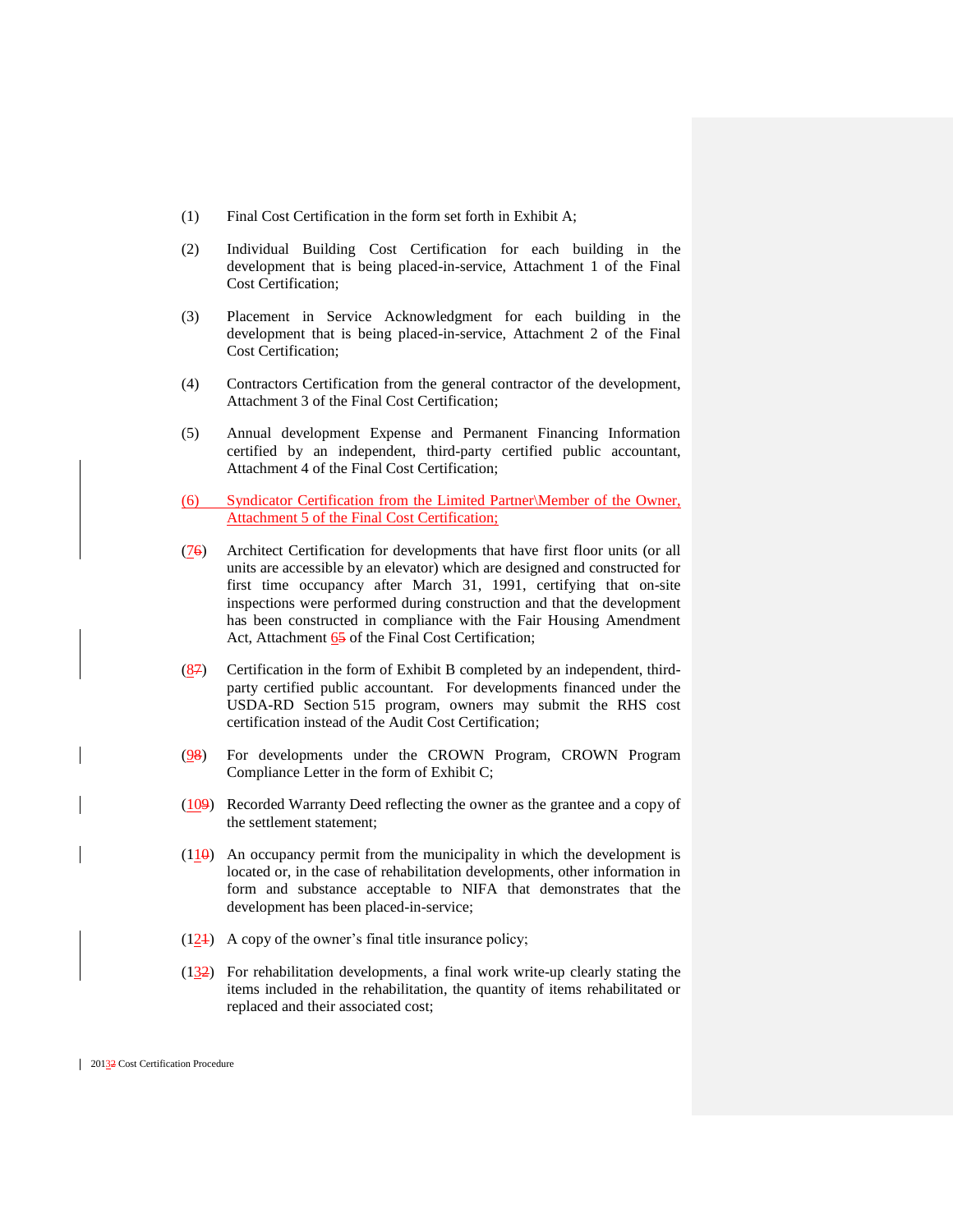- (143) Evidence of any and all liens secured against the development;
- $(154)$  For each source of permanent financing provide a copy of the executed loan agreement(s) and promissory notes(s) for closed loans or firm commitment(s) for permanent loan(s) not closed. Note, the permanent financing amounts should tie to Attachment 4 of the Final Cost Certification;
- (165) Certificate of Good Standing for the owner (within 30 days of placed-inservice date of the development);
- $(176)$  Payment of all applicable fees to NIFA;
- $(187)$  Final executed partnership or operating agreement identifying all partners/members;
- (198) Completed IRS Form 8821;
- (2019) For developments receiving Historic Rehabilitation Tax Credits, copy of the United States Department of the Interior National Park Service Part II;
- $(210)$  If points were received under the LIHTC Application for providing a Right of First Refusal, provide a copy of the executed Right of First Refusal; and
- $(224)$  If points were received under the LIHTC Application for design standards, amenities, and \ or green standards, the development's architect must certify that the completed development includes the items committed to in the LIHTC application.
- (23) If points are requested under Exhibit 302 ("Supportive Services") of the LIHTC Application, submit an executed supportive service agreement with a qualified supportive services provider memorializing the terms of the plan submitted with the LIHTC Application.
- $(242)$  Any additional information requested by NIFA.
- (c) Upon review of the Final Cost Certification Documentation submitted, NIFA will notify the owner of any discrepancies in the submitted documentation and may request additional information to complete its review for the issuances of IRS Form(s) 8609. The owner will be given a deadline in which to correct any discrepancies and/or submit additional information. Failure to correct any discrepancies or provide additional information within the specified deadline may result in the revocation of the LIHTC allocation.
- (d) Upon the satisfactory completion of the conditions and requirements of this Manual, NIFA will then generate the LURA and IRS Form 8609(s) and forward to the owner. **NOTE:** The Form 8609(s) will be issued to the Owner once NIFA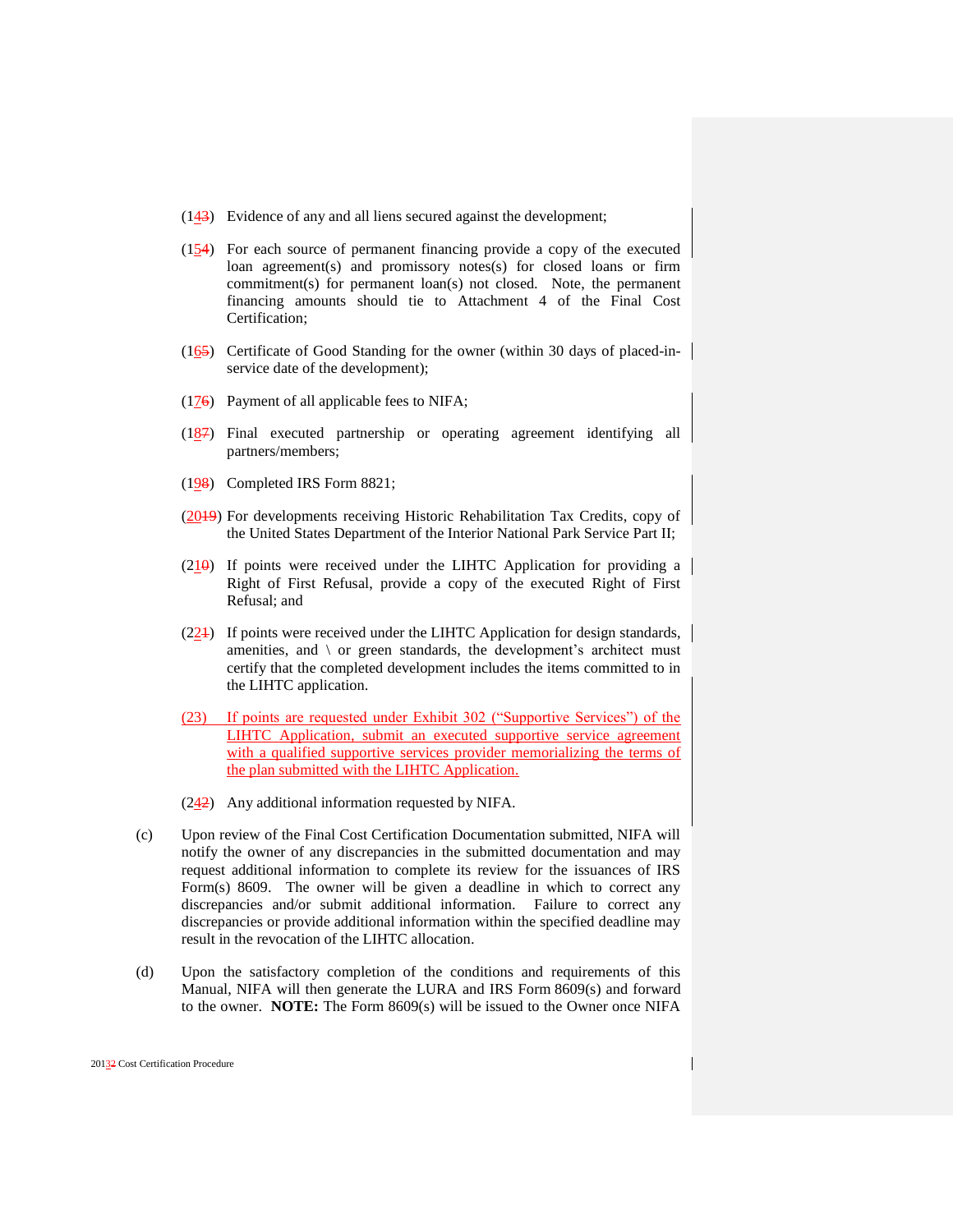has received the signed and recorded LURA. The original IRS Form 8609(s) must be submitted to the Internal Revenue Service by the owner.

 $\mathbf{I}$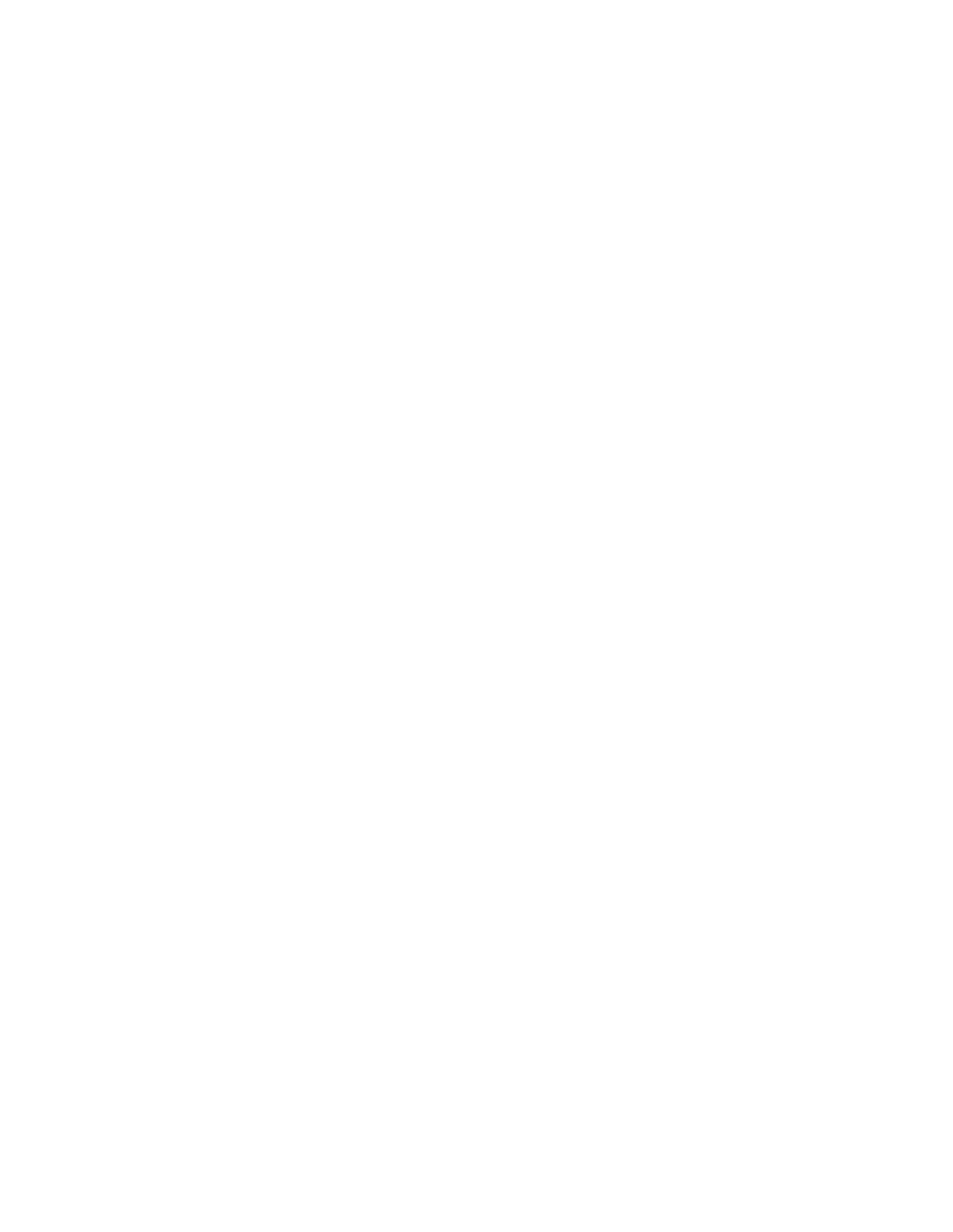# **EXHIBIT A**

# **FINAL COST CERTIFICATION**

# **Complete the yellow-shaded areas in the following spreadsheets by double clicking on the icon below:**

- 1. Final Cost Certification Attachment 1.a
- 2. Individual Building Final Cost Certification (Complete for ALL Buildings) Attachment 1.b
- 3. Placed In Service Acknowledgment (Complete for ALL Buildings) Attachment 2
- 4. General Contractor's Certificate Attachment 3
- 5. Annual Operating Expense Information Attachment 4.a
- 6. Permanent Financing Attachment 4.b
- 7. Syndicator Certification Attachment 5
- 6.

**Click on the following link to open the Cost Certification Worksheets:**

**[Worksheet in 2013 Cost Cert.xlsx](Worksheet%20in%202013%20Cost%20Cert.xlsx)**

**Formatted:** No bullets or numbering

**Formatted:** Centered



# Cost Certification **Worksheets**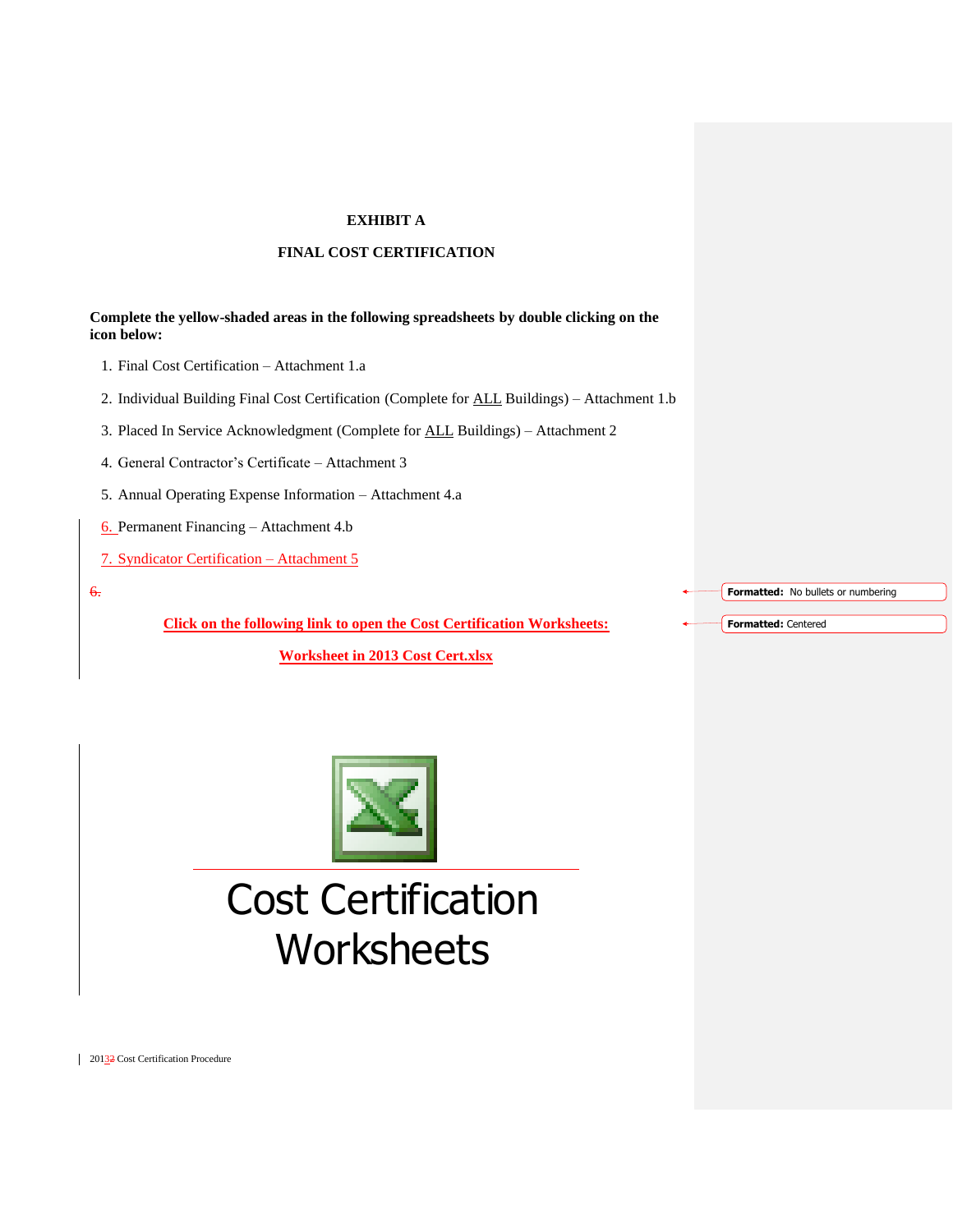# **ATTACHMENT 65**

# **ARCHITECT'S CERTIFICATE**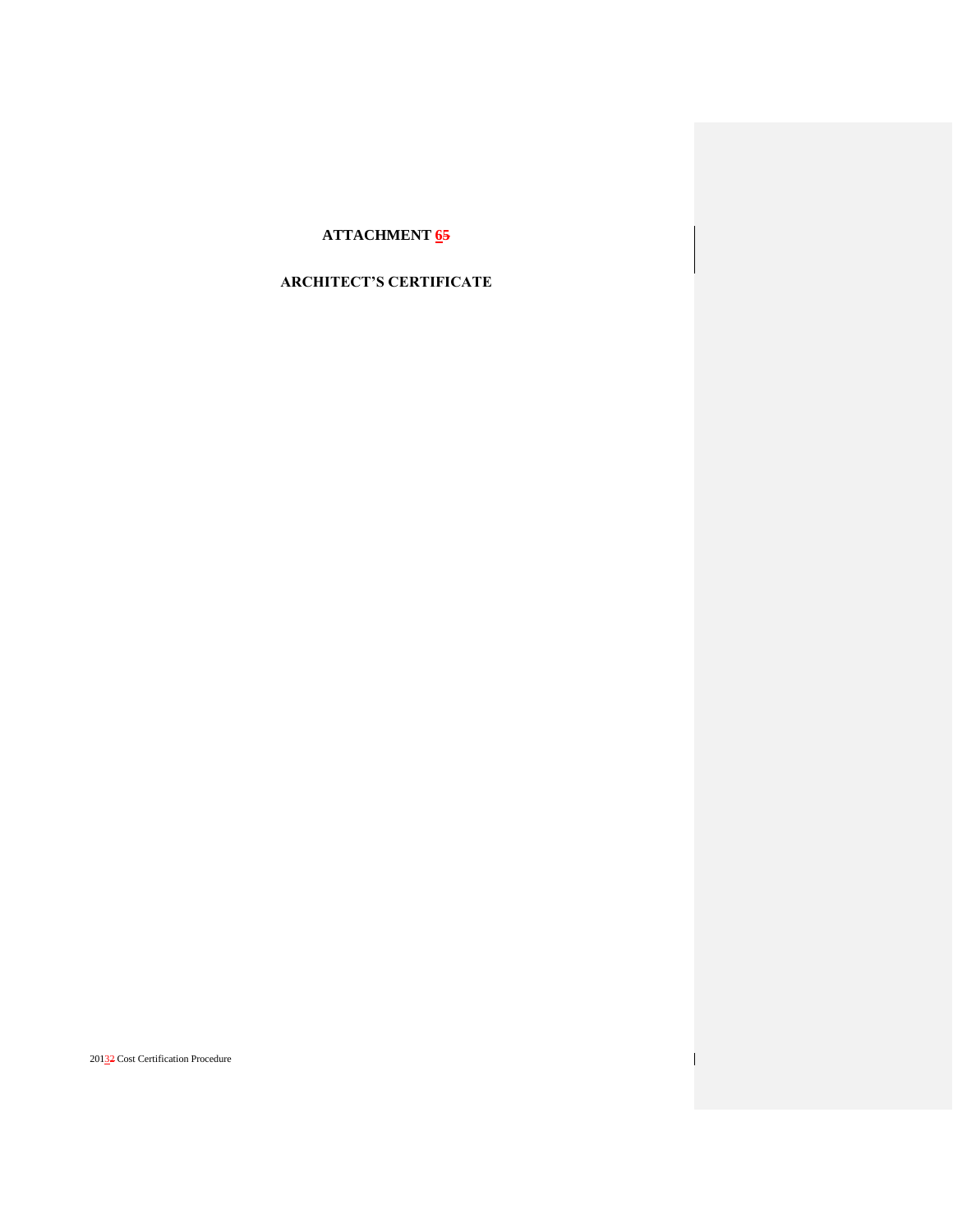## **ARCHITECT'S CERTIFICATE**

The undersigned, being a duly licensed architect registered in the State of Nebraska, has prepared for \_\_\_\_\_\_\_\_\_\_\_\_\_\_\_\_\_\_\_\_\_\_\_\_\_\_\_\_\_ (the "Owner") final plans, working drawings and detailed specifications (and addenda) dated \_\_\_\_\_\_\_\_\_\_\_\_\_\_\_\_\_ (collectively, the "Plans and Specifications") in connection with certain real property located in  $\blacksquare$ , Nebraska (the "Development") for which the undersigned acknowledges will receive low-income housing tax credits under Section 42 of the Internal Revenue Code of 1986, as amended.

Accordingly, the undersigned hereby certifies to the Owner and Nebraska Investment Finance Authority that the Plans and Specifications comply with and conform in all respects to the requirements of existing law, have been duly filed with and have been approved by all appropriate governmental and municipal authorities having jurisdiction there over and that the Development as shown on the Plans and Specifications is in compliance with all requirements and restrictions of all applicable zoning, environmental, building, fire, health and other governmental ordinances, rules and regulations and the requirements of the appropriate board of fire underwriters or other similar body acting in and for the locality in which the Development is located. All conditions to the issuance of building permits have been satisfied.

In the opinion of the undersigned, the Development has been constructed in a good and workmanlike manner substantially in accordance with the Plans and Specifications and is free and clear of any damage or structural defects that would in any material respect affect the value of the Development. In the further opinion of the undersigned, all of the preconditions have been met justifying the issuance of (i) the permanent certificate or certificates of occupancy for the Development (or the letter or certificate of compliance or completion stating that the construction complies with all requirements and restrictions of all governmental ordinances, rules and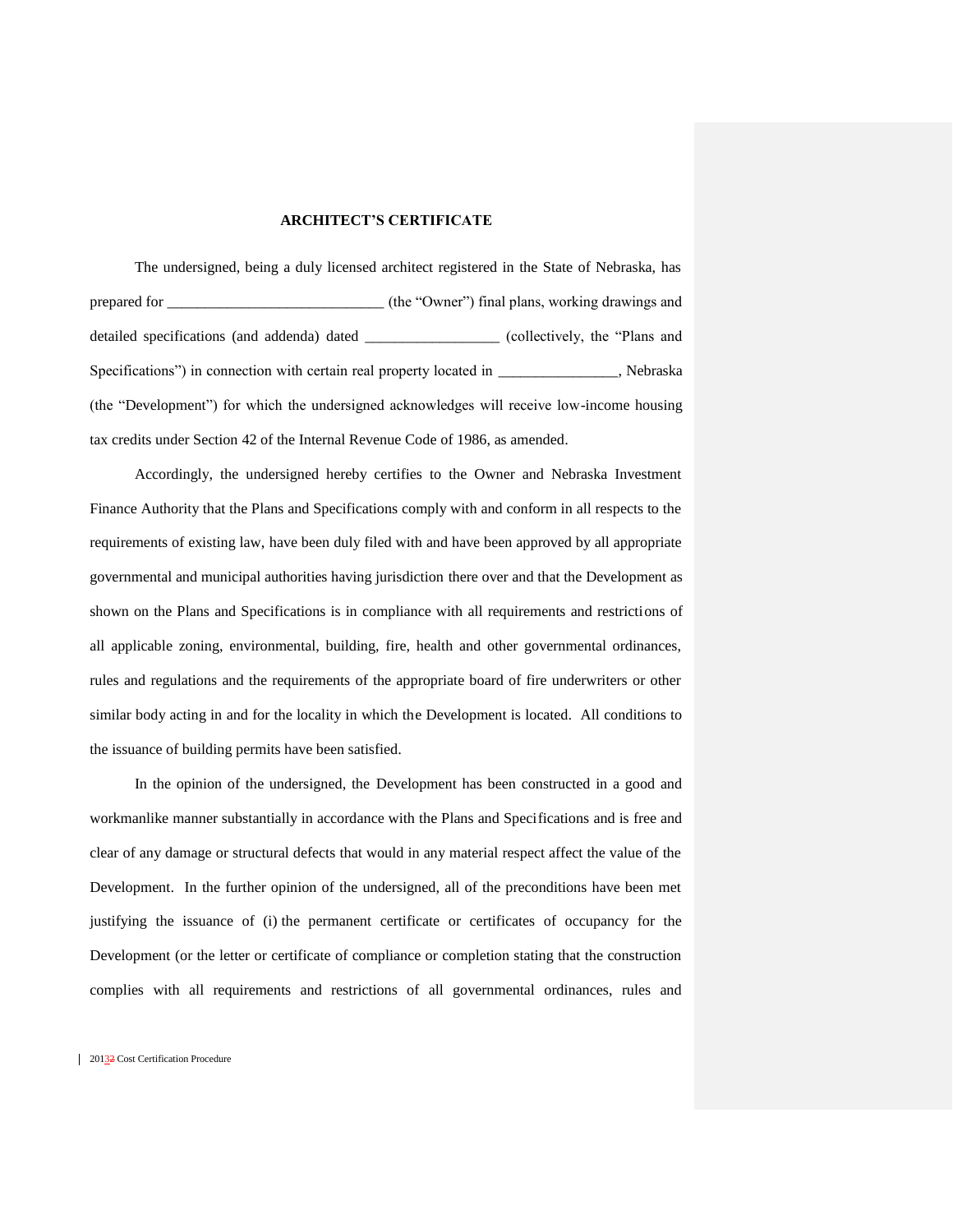regulations) and (ii) such other necessary approvals, certificates, permits and licenses that may be required from such governmental authorities having jurisdiction there over pertaining to the construction of the Development.

The Development will be in compliance with all current zoning, environmental and other applicable laws, ordinances, rules and regulations, restrictions and requirements, including, without limitation, Title III of the Americans with Disabilities Act of 1990 and the Fair Housing Amendment Act, as it relates to the following:

# *Accessible Building Entrance on an Accessible Route:*

Covered multifamily dwellings must have at least one building entrance on an accessible route, unless it is impractical to do so because of terrain or unusual characteristics of the site. For all such dwellings with a building entrance on an accessible route the following six requirements apply.

# *Accessible and Usable Public and Common Use Areas:*

Public and common use areas must be readily accessible to and usable by people with disabilities.

*Usable Doors:*

All doors designed to allow passage into and within all premises must be sufficiently wide to allow passage by persons in wheelchairs.

# *Accessible Route Into and Through the Covered Dwelling Units:*

There must be an accessible route into and through the dwelling units, providing access for people with disabilities throughout the unit.

# *Light Switches, Electrical Outlets, Thermostats and Other Environmental Controls in Accessible Locations:*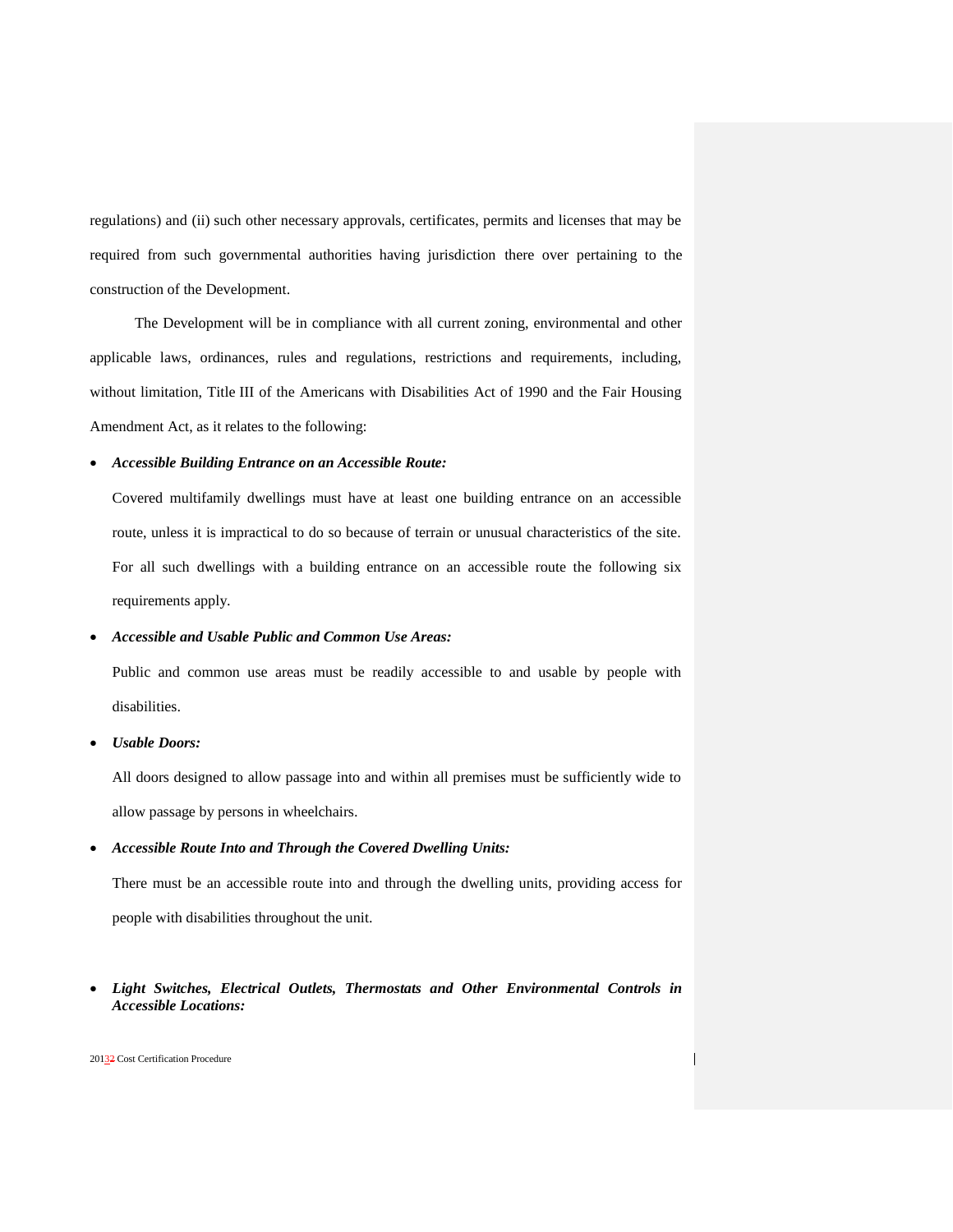All premises within the dwelling units must contain light switches, electrical outlets, thermostats and other environmental controls in accessible locations.

# *Reinforced Walls for Grab Bars:*

All premises within dwelling units must contain reinforcements in bathroom walls to allow later installation of grab bars around toilet, tub, shower stall and shower seat, where such facilities are provided.

# *Usable Kitchens and Bathrooms:*

Dwelling units must contain usable kitchens and bathrooms such that an individual who uses a wheelchair can maneuver about the space.

The above can be found in the Fair Housing Act Design Manual.

There are no building or other municipal violations filed or noted against the Development. All necessary gas, steam, telephone, electric, water and sewer services and other utilities required to adequately service the Development are now available to the Development. All street drainage, water distribution and sanitary sewer systems have been accepted for perpetual maintenance by the appropriate governmental authority or utility.

The Plans and Specifications do not require the installation or use of any asbestos-containing materials in connection with the construction or use of the Development.

Dated:

| <b>Architect Name</b> |
|-----------------------|
| By:                   |
| Name:                 |
| Title:                |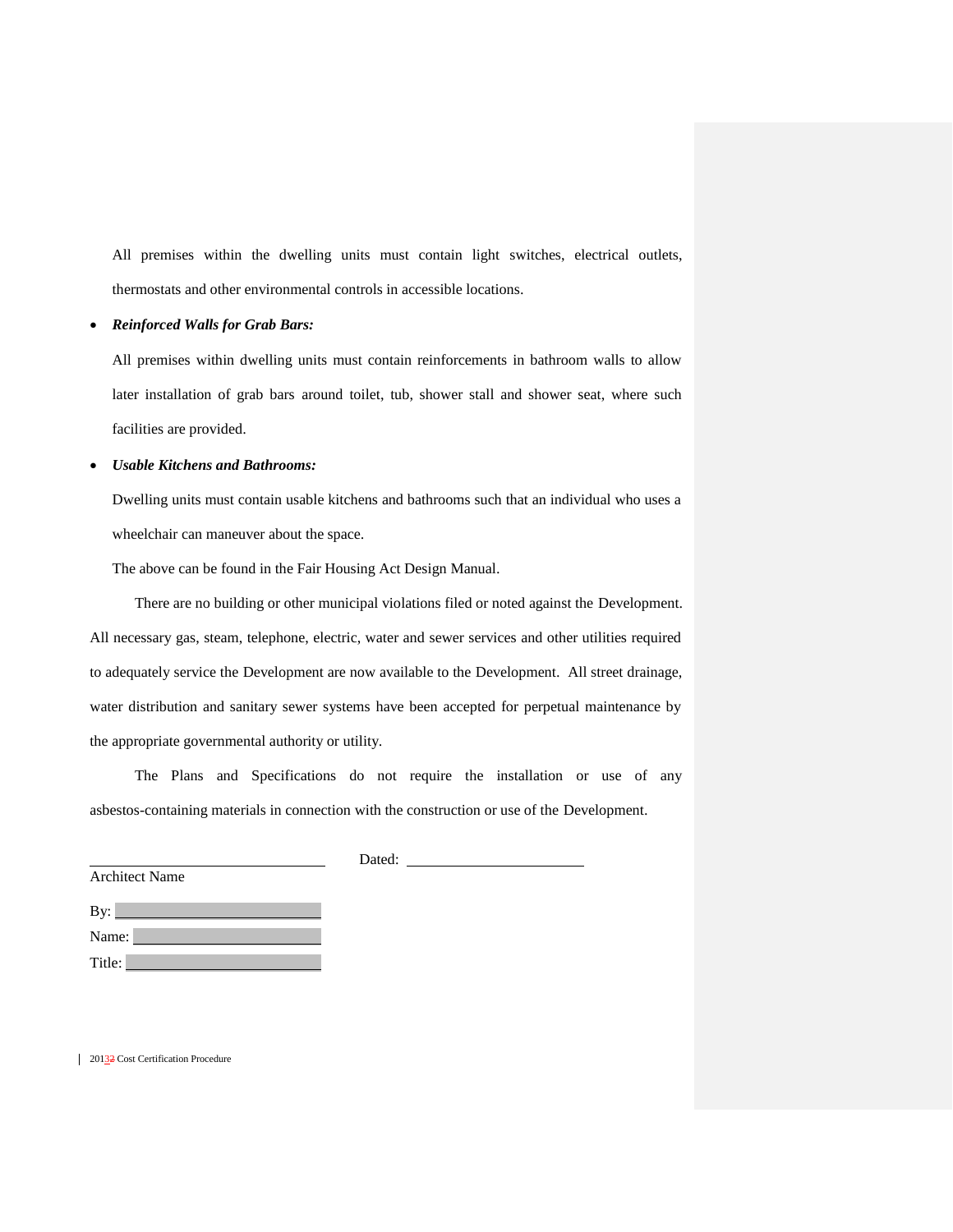# **EXHIBIT B**

# **INDEPENDENT AUDITORS' REPORT ON APPLYING AGREED-UPON PROCEDURES**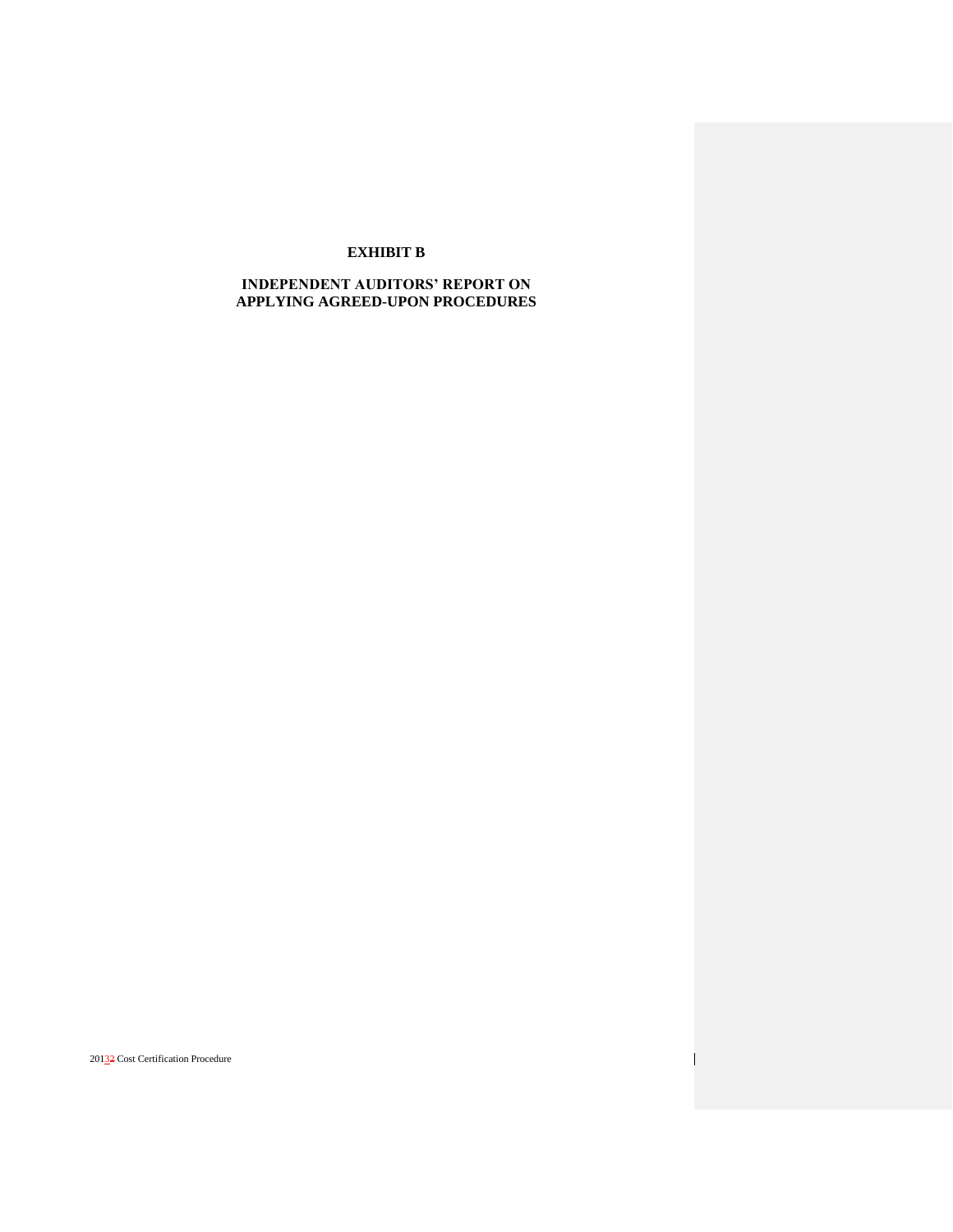#### **INDEPENDENT AUDITORS' REPORT ON APPLYING**

## **AGREED-UPON PROCEDURES**

#### A. **General Instructions**

All requested information must be prepared in the format provided below. Submission of this report in any other format or without all requested items will not be reviewed by NIFA. If any question is not applicable, mark "N/A," and, if necessary, provide an explanation. The letter should be on the auditor's letterhead with an original signature.

# B. **Required Format**

- To: Nebraska Investment Finance Authority ("NIFA") Suite 200 1230 O Street Lincoln, NE 68508-1402 Attn: Low Income Housing Tax Credit Division
- RE: Low Income Housing Tax Credit Allocation Request Name of Development NIFA LIHTC # Development Owner Name

To Whom It May Concern:

We have examined the costs included in the accompanying NIFA Final Cost Certification (the "Final Cost Certification") of  $\begin{array}{c|c} \text{(the "Owner") for} & \text{(the "Owner") for 1, 20} \\ \text{(the "Outer") for 1, 20} & \text{(the "Fourier") for 1, 20} \\ \text{(the "Output") for 1, 20} & \text{(the "Fourier") for 1, 20} \\ \text{(the "Output") for 1, 20} & \text{(the "Output") for 1, 20} \\ \text{(the "Output") for 1, 20} & \text{(the "Output") for 1, 20} \\ \text{(the "Output") for 1, 20} & \text{(the "Output") for$  $\overline{\hspace{1cm}}$ , 20 . The Final Cost Certification is the responsibility of the Owner and the Owner's management. Our responsibility is to express an opinion on the Final Cost Certification based on our examination.

Our examination was conducted in accordance with attestation standards established by the American Institute of Certified Public Accountants and, accordingly, included examining, on a test basis, evidence supporting Exhibit and performing such other procedures as we considered necessary in the circumstances. We believe that our examinationaudit provides a reasonable basis for our opinion.

The accompanying Final Cost Certification was prepared in conformity with the accounting practices prescribed by the Internal Revenue Service, under the accrual method of accounting, and in conformity with the format and qualified allocation plan rules set by NIFA, which is a comprehensive basis of accounting other than generally accepted accounting principles.

In our opinion the Final Cost Certification presents fairly, in all material respects, the actual costs of \$ and eligible basis of \$ of the Owner for the Development as of , 20 on the basis of accounting described above.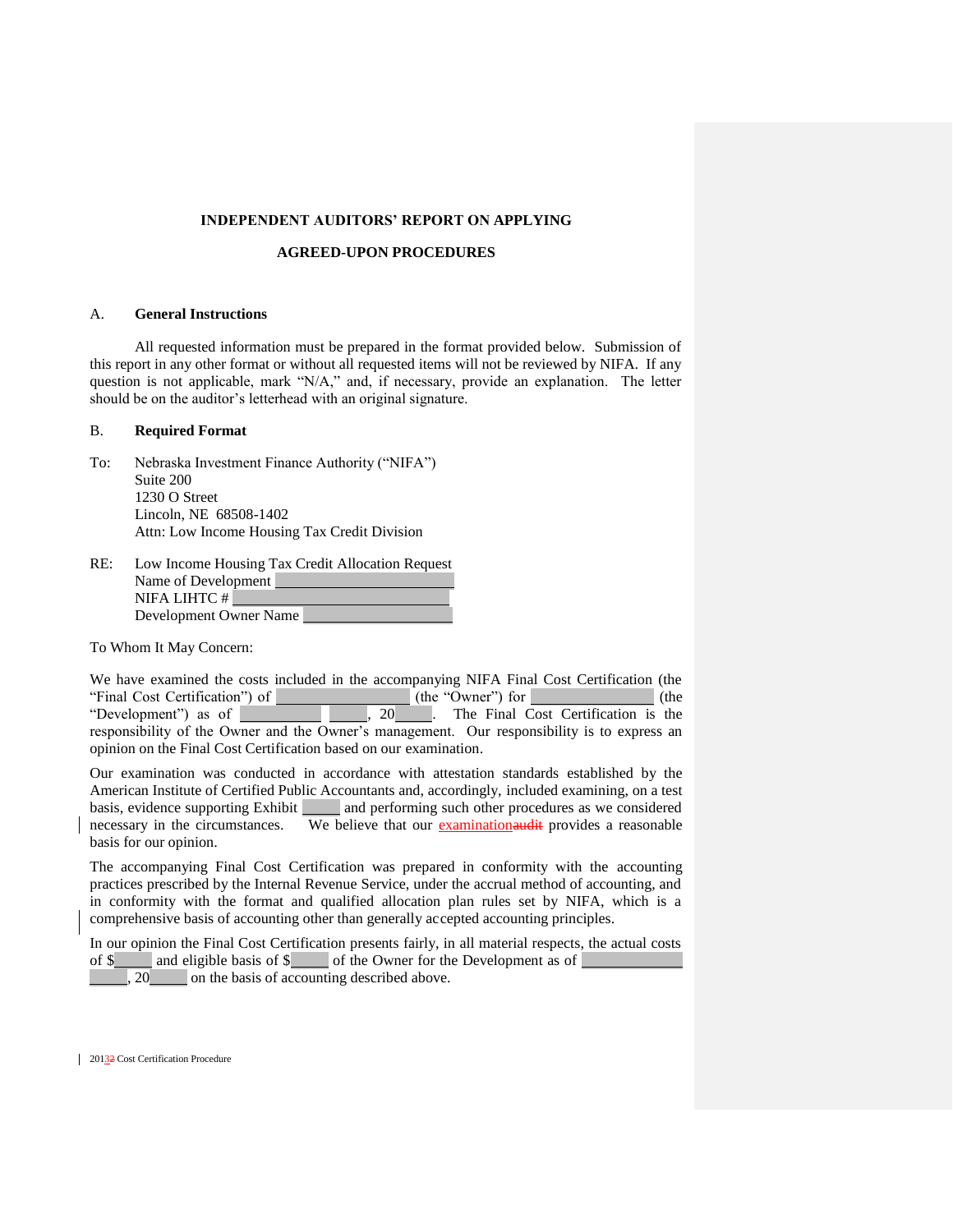This report is intended solely for the information and use of the Owner and the Owner's management and for filing with NIFA and should not be used for any other purpose.

We have no financial interest in the Development other than in the practice of our profession.

\_\_\_\_\_\_\_\_\_\_\_\_\_\_\_\_\_\_\_\_\_\_\_\_\_\_\_\_\_\_\_\_\_\_\_\_\_\_ \_\_\_\_\_\_\_\_\_\_\_\_\_\_\_\_\_\_\_\_\_\_\_\_\_\_\_\_\_\_\_

City, State  $, 20$ 

Signature of Principal of Firm Title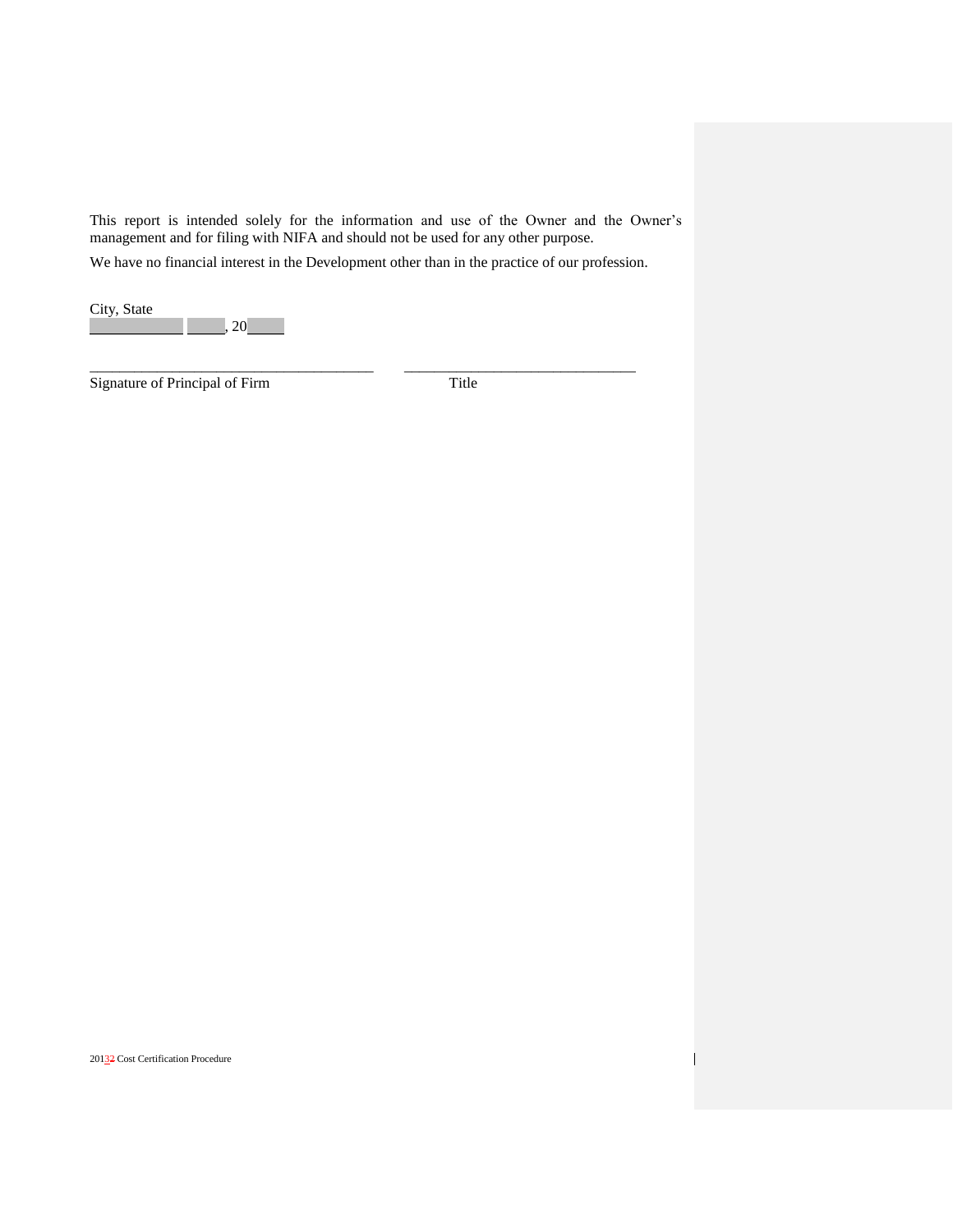# **EXHIBIT C**

# **CROWN PROGRAM COMPLIANCE LETTER**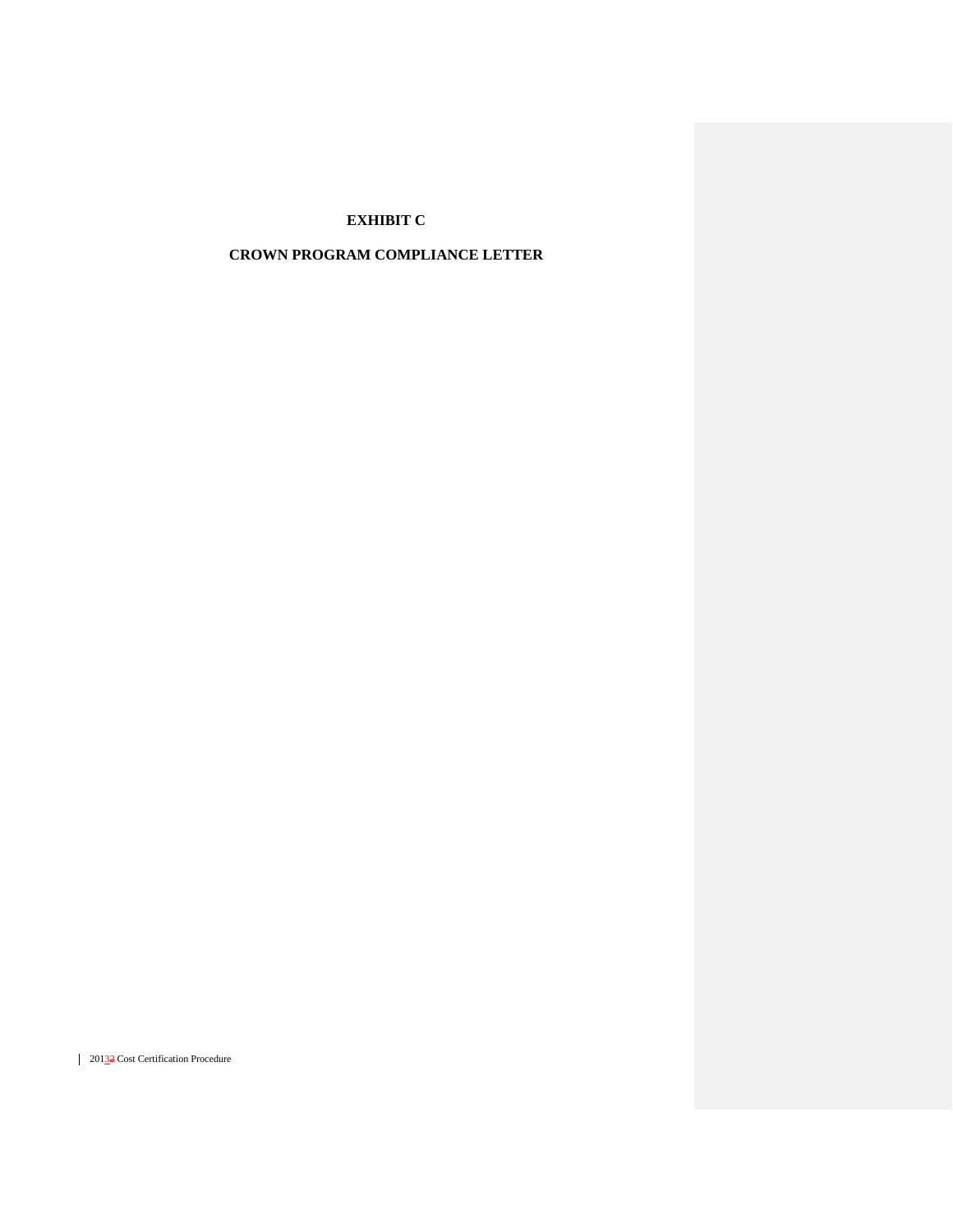### **CROWN Program Compliance Letter**

| <b>Owner Name:</b><br>"Owner")             | (the |
|--------------------------------------------|------|
| <b>Development Name:</b><br>"Development") | the) |
| NIFA LIHTC Project No.:                    |      |

# **Section 1: Description of CROWN Set-Aside**

- 1. A long-term CROWN development, as defined by NIFA, is a rent to own home pursuant to a plan and with documents approved in advance by NIFA that will be sold to a qualified tenant at the end of the 15 – year compliance period.
- 2. Current CROWN developments require \$50 per month to be set aside for each tenant. This set-aside will be used by the tenant to assist in the purchase of a home at a future date. Based on units, each tenant would accumulate \$ over the Development's 15-year compliance period for each home, or \$ for the total homes constructed by the Owner.

#### **Section 2: Development Specific CROWN Requirements**

- 1. The Owner has constructed (list the number of homes) (the "Home(s)"), and at the end of the Development's 15-year compliance period will make these Homes available for sale to qualified tenants.
- 2. The cost per Home is \$ (average cost, based on Final Cost Certification Documentation submitted to NIFA on , , , , 20 ).
- 3. The Homes will be sold for a price determined under Section  $42(i)(7)$  of the Internal Revenue Code of 1986, as amended. The minimum purchase price under this subparagraph is an amount equal to the sum of:
	- a. the principal amount of outstanding indebtedness secured by each Home (other than indebtedness incurred within the 5-year period ending on the date of the sale to the tenants), plus
	- b. all Federal, State, and local taxes attributable to such sale.
- 4. It is the intent of the Owner to establish a "Rent to Own" program under which a qualified tenant can purchase a Home at the end of the Development's 15-year compliance period. The Owner will establish a separate tenant escrow account for each tenant. The tenant escrow account shall be interest bearing and will be utilized as discussed in Section 1.2 above. The specific utilization of these monies will be for down-payment, closing cost